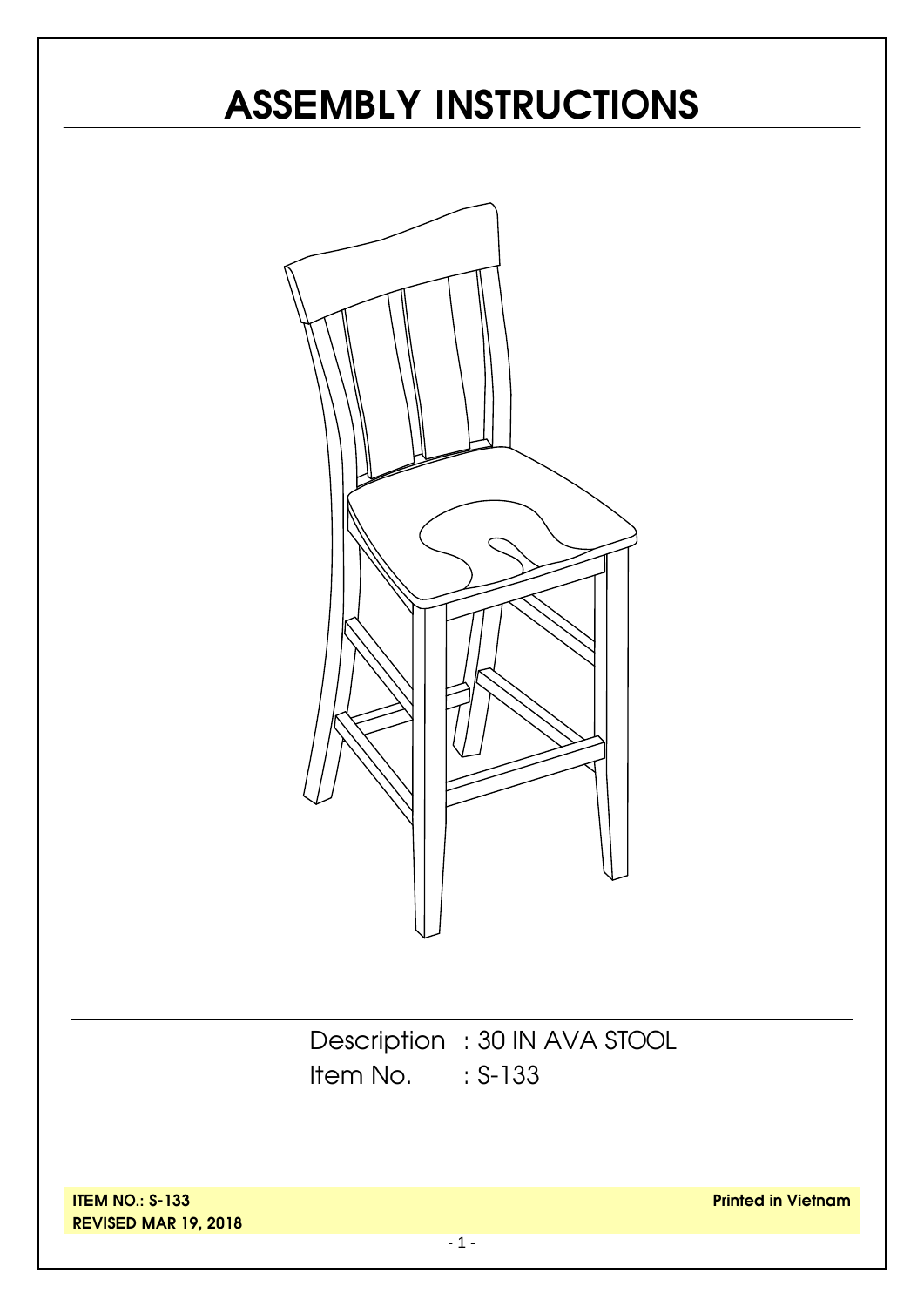#### **BEFORE ASSEMBLY**

Thank you for purchasing this quality product. This product has been designed for easy assembly and constructed for durability. All parts were checked prior to packaging to insure quality. Prior to beginning assembly, however, make sure all parts and hardware are included and free of obvious defect. If a part is missing or defective, please contact the store where purchased. If hardware is missing, or you need help with assembly, please call toll free 888-944-8396.

#### **IMPORTANT NOTE:**

- Place all wooden parts on a clean and smooth surface such as a rug or carpet to avoid the parts from being scratched.
- Remove all wrapping material, including staples & packing straps before you start to assemble.
- DO NOT tighten all screws and bolts until completely assembled.
- Keep all hardware parts out of reach of children.

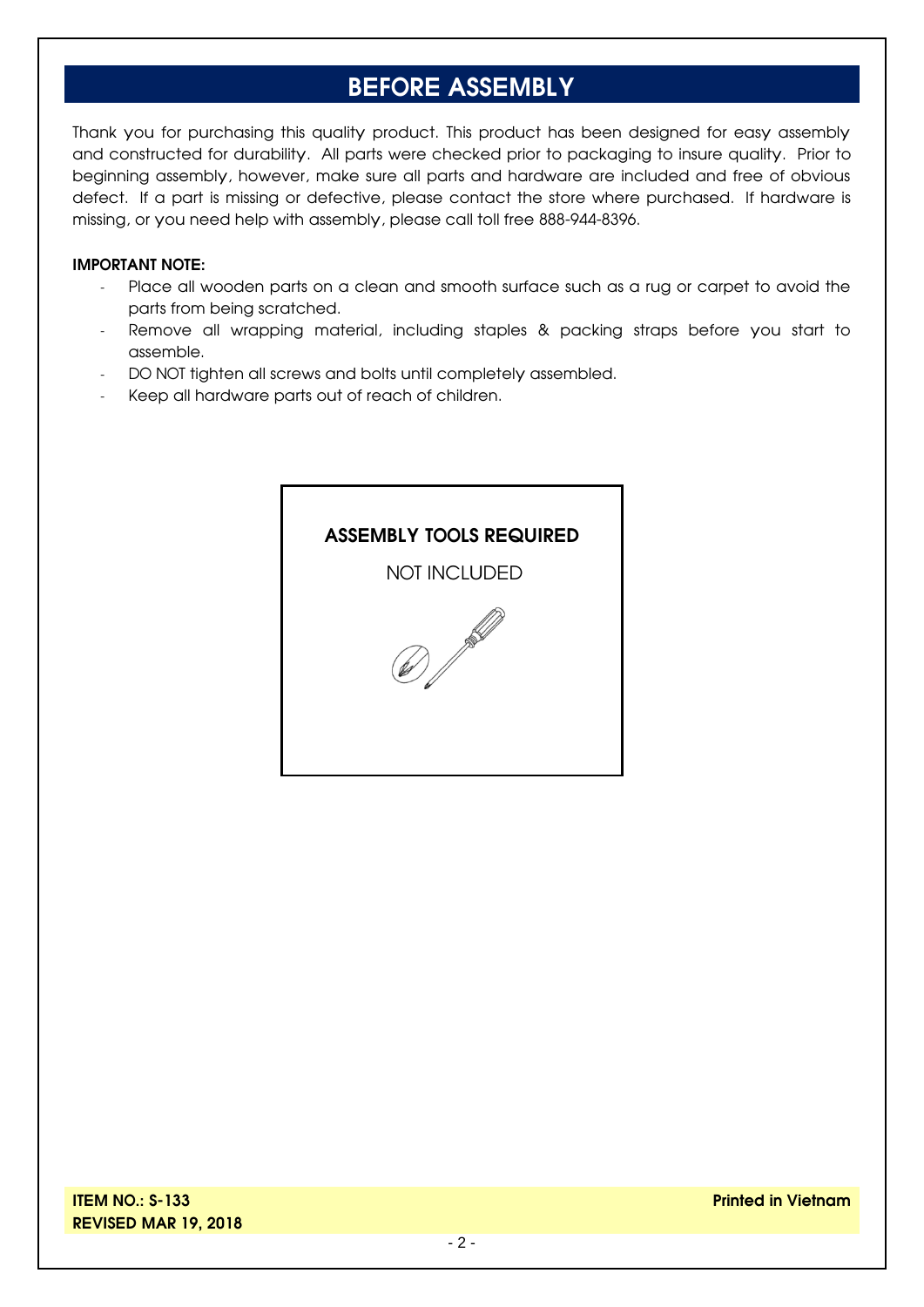### **PART LIST**

When unpacking, please be careful not to discard any parts with the packaging. Before continuing, please make sure you have the following parts:

| $\mathsf{NO}$             | Description                        | Qty        | Sketch       | <b>NO</b>    | Description                        | Qty            | Sketch |
|---------------------------|------------------------------------|------------|--------------|--------------|------------------------------------|----------------|--------|
| $\boldsymbol{\mathsf{A}}$ | Chair back                         | ı          |              | $\, {\bf B}$ | Seat Frame                         | 1              |        |
| $\mathbf C$               | Chair Seat                         | 1          |              | D            | Front Leg<br>$(L-R)$               | $\overline{2}$ |        |
| $\mathsf E$               | Side Stretcher<br>Lower<br>$(L-R)$ | $\sqrt{2}$ |              | F            | Side Stretcher<br>Upper<br>$(L-R)$ | $\overline{2}$ |        |
| $\mathsf G$               | Front stretcher                    |            | $\mathbb{P}$ |              |                                    |                |        |

#### **HARDWARE LIST**

When unpacking, please be careful not to discard any parts with the packaging. Before continuing, please make sure you have all of the following hardware:

| <b>NO</b> | <b>Description</b>                          | Qty | Sketch           | <b>NO</b>    | <b>Description</b>                         | Qty             | <b>Sketch</b> |
|-----------|---------------------------------------------|-----|------------------|--------------|--------------------------------------------|-----------------|---------------|
|           | Short bolt<br>(M6 x 40mm)                   | 3   |                  | $\mathbf{2}$ | Medium bolt<br>$(M6 \times 60 \text{mm})$  | 4               |               |
| 3         | Long bolt<br>$(M6 \times 80 \text{mm})$     | 4   | <b>CONTINUES</b> | 4            | Long screw<br>$(M4 \times 50 \text{mm})$   | 10 <sup>°</sup> |               |
| 5         | Medium screw<br>(M4 x 35mm)                 | 4   |                  | 6            | Lock Washer<br>$(\Phi6.5 \times 11$ mm)    | 11              |               |
| 7         | <b>Flat Washer</b><br>$(46.5 \times 19$ mm) | 11  |                  | 8            | Allen Key<br>$(4 \times 30$ mm x 110mm $)$ |                 |               |

**ITEM NO.: S-133 REVISED MAR 19, 2018** **Printed in Vietnam**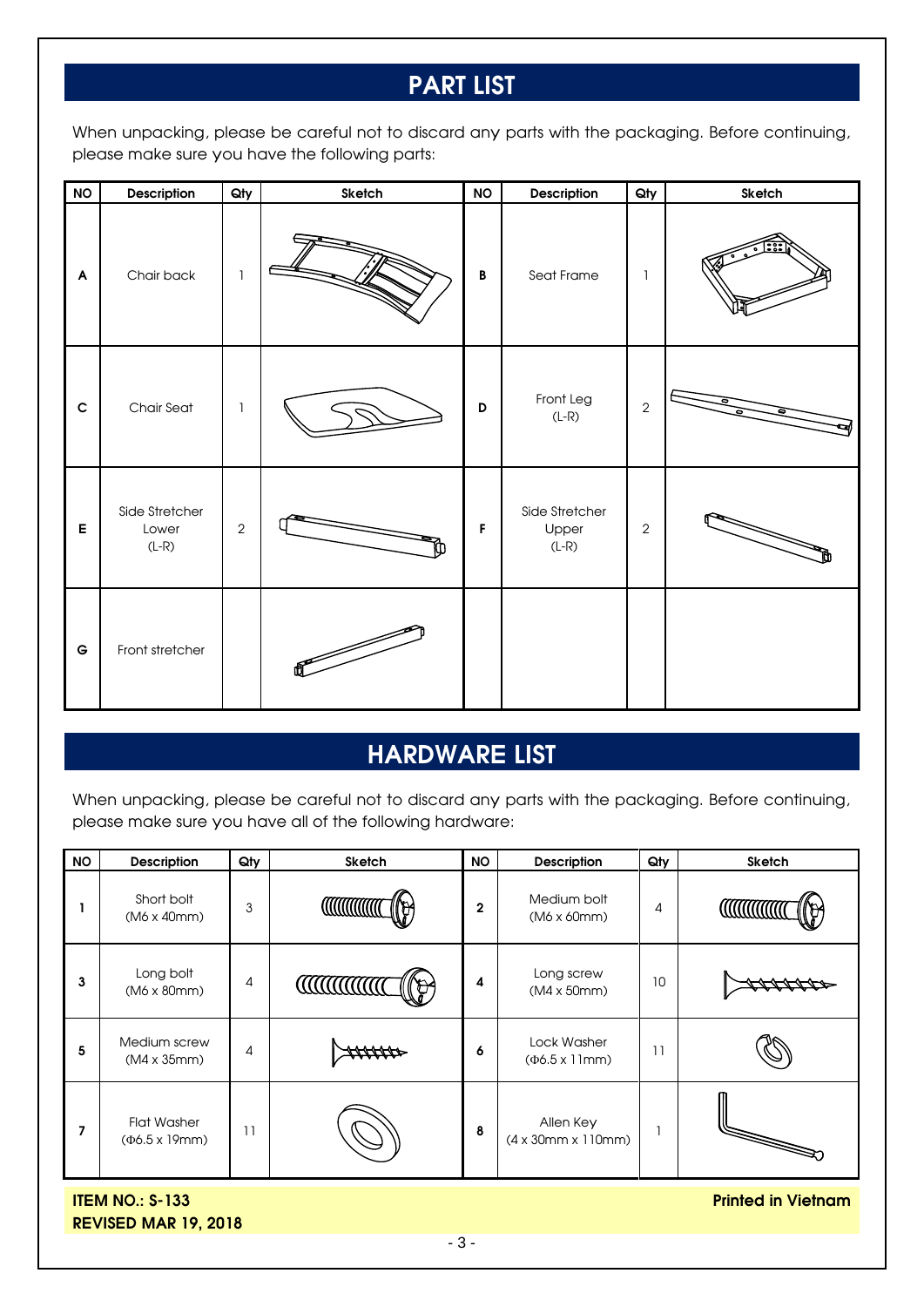#### **STEP 1**

Attach seat frame (B) to the back (A) with bolts (3) and (1), and washers (6) and (7) as shown below. Tighten with Allen key (8).

Note: DO NOT tighten any of the bolts, until the chair is assembled, then put on a flat level surface to make sure the chair is level and then tighten the bolts.



#### **STEP 2**

Attach front legs (D) to the seat frame (B) with bolts (2), and washers (6) and (7) as shown below. Tighten with Allen key (8).

Attach front stretcher (G) between front legs, and then attach side stretchers (E) and (F) to front and back legs with screws (4) as shown below. Tighten with a screwdriver.



**ITEM NO.: S-133 REVISED MAR 19, 2018** **Printed in Vietnam**